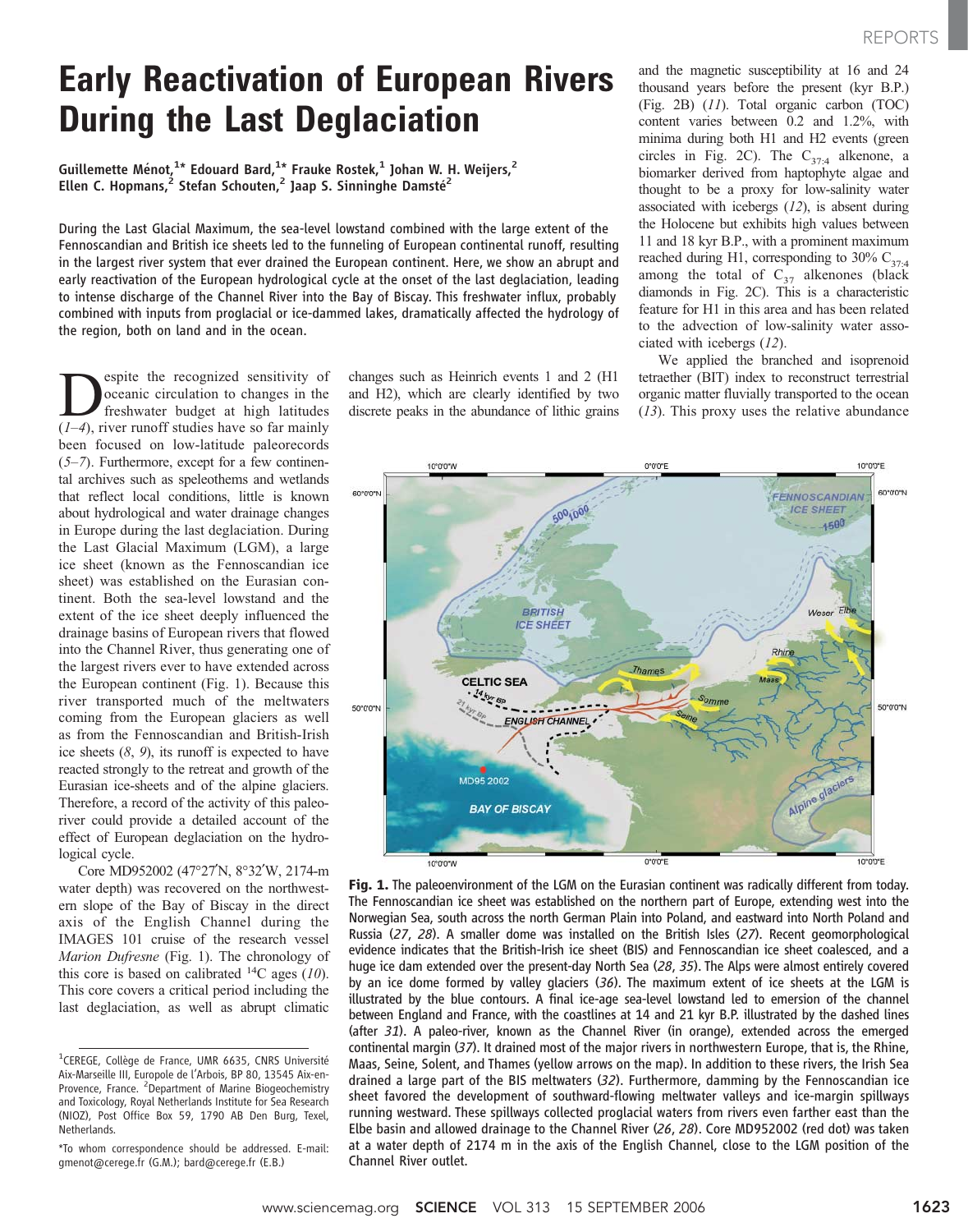of membrane lipids (i.e., nonisoprenoid glycerol dialkyl glycerol tetraethers) (14) derived from anaerobic bacteria thriving in soils and peats  $(15)$ , compared with crenarchaeol, a structurally related isoprenoid molecule characteristic of ubiquitous marine



Fig. 2. Deglaciation-Holocene records of the past activity of the Channel River as a function of paleoclimatic changes. The chronology is based on calibrated 14C ages measured on planktonic foraminifera [shown as triangles in (B)] (10). Climatic events are abbreviated as follows: B-A, Bølling-Allerød; H1, Heinrich 1; and H2, Heinrich 2. The gray areas underline the H1 and H2 events. (A)  $\delta^{18}$ O GRIP (black line) (38) and  $\delta^{18}$ O GISP2 (light blue line) (39) records reflecting Greenland air temperatures. (B) Black line shows the counting of grains identified as ice-rafted debris (IRD) per 10 g for the size fraction coarser than 150  $\mu$ m, and the gray curve shows the magnetic susceptibility (MS) record measured on board Marion Dufresne (40). (C) Green circles represent the total organic carbon contents, and the black diamonds the percentage of  $C_{37:4}$ among C<sub>37</sub> alkenones, i.e., %C<sub>37:4</sub> = 100  $\times$  [C<sub>37:4</sub>]/[C<sub>37:2</sub> + C<sub>37:3</sub> + C<sub>37:4</sub>]. Beyond 19 kyr B.P., the relative percentage of  $\mathsf{C}_{\mathsf{37:4}}$  could not be quantified because alkenones are very scarce in the sediments corresponding to the last glacial period (black ticks in Fig. 2C and italics in table S1). (D) Orange squares indicate the total organic carbon-to-nitrogen ratios (C/N), and the blue symbols show the abundance of freshwater algae, *Pediastrum sp*. [counts from  $(11)$ ]. (E) The BIT index, which is defined as follows: BIT =  $(I + II + III)/(I + II + III)$  + (IV)] [the roman numbers refer to the glycerol dialkyl glycerol tetraethers in figure 1 of  $(13)$ ], and is represented here by red dots. The black curve shows the sea-level curve (41). Analytical data for core MD952002 are given in table S1.

planktonic and lacustrine crenarchaeota (16). BIT values for suspended particulate matter in river waters are typically  $>0.9$  (17). A survey of Holocene sediments showed that the BIT index can be directly correlated to the relative amount of fluvial terrestrial organic matter input. BIT-index values of  $\leq 0.1$  are typical for open marine settings receiving only small amounts of terrestrial organic matter, whereas values  $>0.4$  are typical for river fans and fjord systems (13). The BITindex values throughout the core MD952002 remain below 0.1, except for two well-defined peaks with values as high as 0.7 centered at 19.5 kyr B.P. and between 19 and 17 kyr B.P. (red circles in Fig. 2E). The two maxima in the BIT-index profile, therefore, reveal periods during which large amounts of terrestrial organic matter must have been transported to this site in the Bay of Biscay. These maxima are consistent with those obtained from the abundance of remains of freshwater algae (Pediastrum sp.) (blue curve on Fig.  $2D$ )  $(11)$ . The total organic carbon-to-nitrogen ratio (C/N) varies between 5 and 30, with minimum values typical of the marine environment end-member during H1 and H2 events, and higher values in the intervening period, also indicative of a larger terrestrial contribution (Fig. 2C).

During H2 and the LGM, cold and dry conditions prevailed on the European continent (18). At that time, ice sheets reached their maximum extent (Fig. 1), and sedimentation at the Channel River outlet was typical of a marine environment with low values of the BIT index and TOC as well as low C/N ratios (Fig. 2, C to E). At the end of the LGM, between 21 and 17 kyr B.P., an early warming is observed in the Greenland air-temperature record (Fig. 2A). This temperature increase is also clearly detected in several North Atlantic records (e.g.,  $12$ ,  $19-21$ ) as well as in continental reconstructions inferred from pollen in lacustrine and peat sequences over Europe (e.g., 22, 23). This warming was accompanied by enhanced precipitation, as is also evident from the pollen assemblages. Despite this climatic warming, soils remained partly frozen and hence impermeable (24). Furthermore, the vegetation cover was scarce and spatially discontinuous, mainly composed of peat with only few woody species (25). This situation led to the development of large fluvial systems, intense soil erosion, and enhanced river discharge. This transient period is coincident with an abrupt maximum in the BIT index in core MD952002 (Fig. 2), indicative of an early and drastic reactivation of European rivers.

Associated with this reactivation of the hydrological cycle, meltwaters might well have played a role in the runoff increase. In fact, when the Fennoscandian ice sheet started to retreat from its maximum position